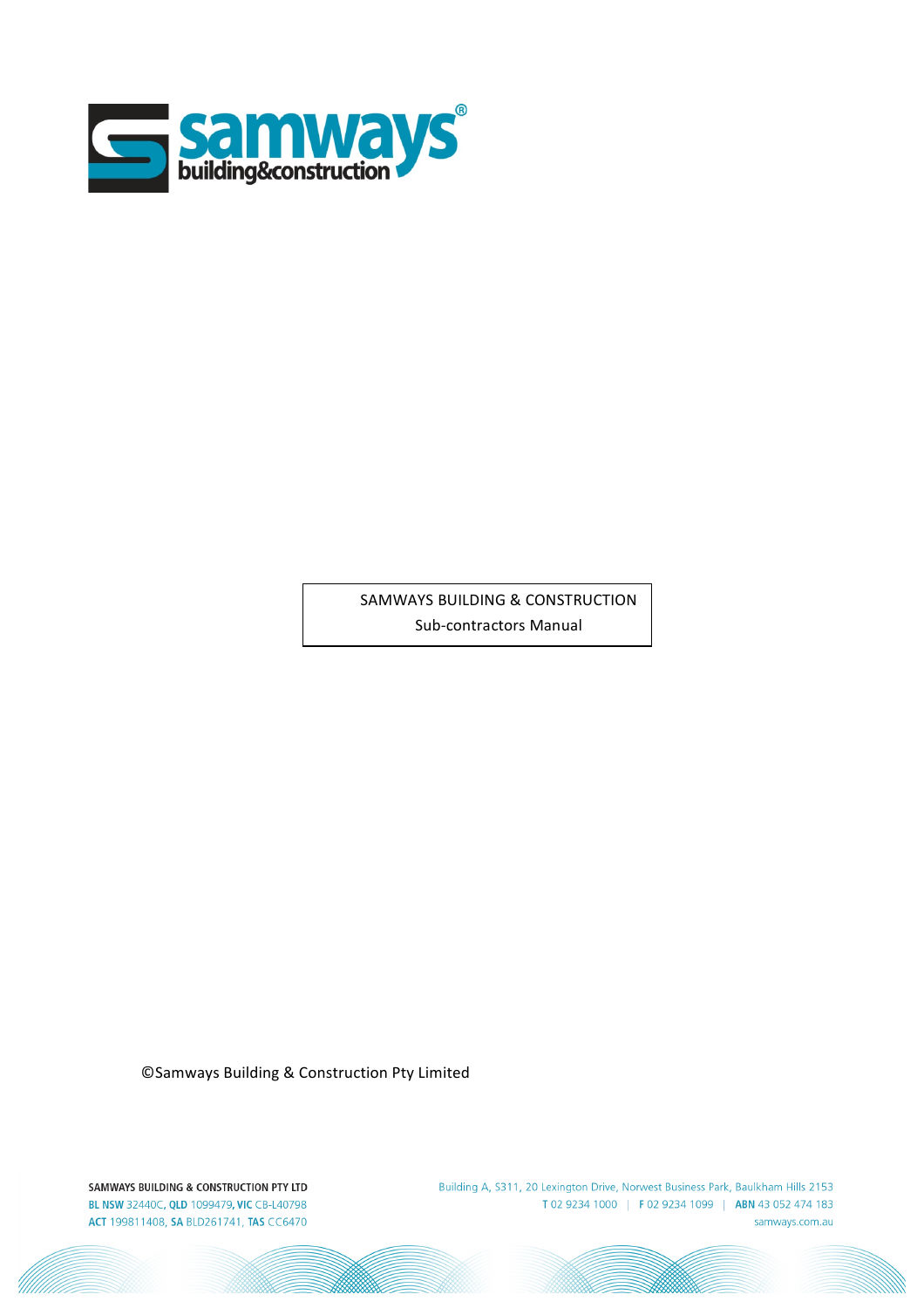# **Table of Contents**

| 1. |                |    |  |
|----|----------------|----|--|
| 2. |                |    |  |
| 3. |                |    |  |
| 4. |                |    |  |
| 5. |                |    |  |
| 6. |                |    |  |
| 7. |                |    |  |
| 8. |                |    |  |
| 9. |                |    |  |
|    | Α.             |    |  |
|    | В.             |    |  |
|    | $C_{\cdot}$    |    |  |
|    | D.             |    |  |
|    | Ε.             |    |  |
|    | $F_{\rm{H}}$   |    |  |
|    | G.             |    |  |
|    | Η.             |    |  |
|    | $\mathbf{I}$ . |    |  |
|    | $\mathsf{J}$ . |    |  |
|    | К.             |    |  |
|    | L.             |    |  |
|    | Μ.             |    |  |
|    | N.             |    |  |
|    | $\Omega$ .     |    |  |
|    | Ρ.             |    |  |
|    | Q.             |    |  |
|    | R.             |    |  |
|    | S.             |    |  |
|    | T.             |    |  |
|    |                | a. |  |
|    |                | b. |  |
|    |                | c. |  |
|    |                | d. |  |
|    |                | e. |  |
|    | U.             |    |  |
|    | V.             |    |  |
|    | W.             |    |  |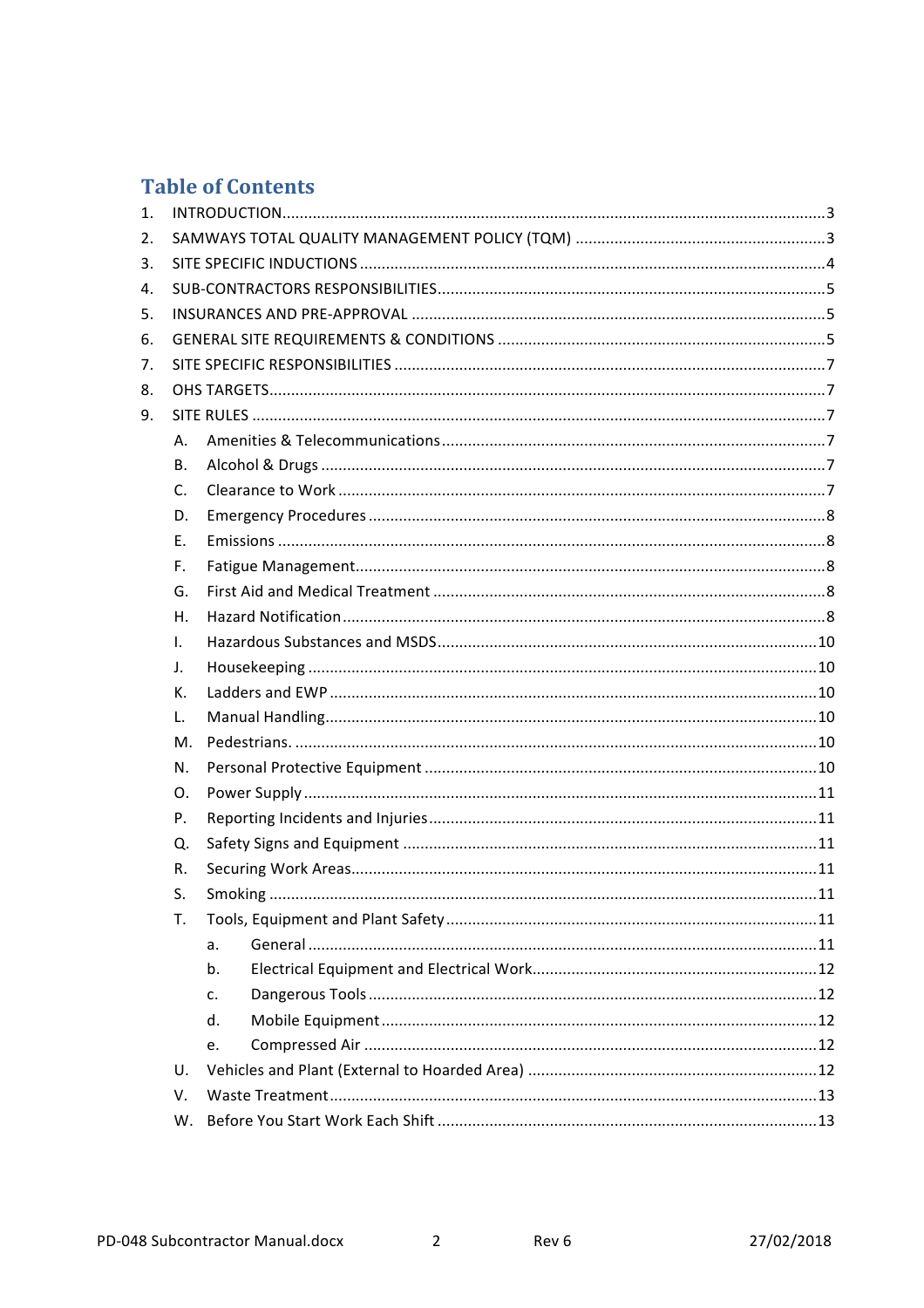# **1. INTRODUCTION**

The Sub-Contractors Manual is intended for use by Sub-Contractors. This guide outlines our requirements, conditions and expectations of contactors. You must also ensure that this document and its contents will be communicated and understood by all your employees and sub-contractors.

This Manual is not intended to replace the Samways Site Safety Management Plan, which is available for your inspection on site or, by request. A copy may be forwarded to you at the beginning of the project.

The Work Health and Safety Act 2011 places a responsibility upon an employer to provide training to employees sufficient for them to do their jobs without risk to the health and safety of themselves and others. Within the system, safe work method statements should exist describing the aspects of the task that has to be done. They should have been read, understood and signed by employees before commencing work on our site.

As part of the contract conditions, sub-contractors and their employees are required to participate in a site-specific induction.

# 2. SAMWAYS TOTAL QUALITY MANAGEMENT POLICY (TQM)

Samways is committed to understanding the needs and expectations of its key interested parties including: management, employees, contractors, clients and the community, in relation to health, safety and quality management. Samways does this through commitment to satisfying all applicable requirements including relevant legislation and to the continual development and improvement of its management system.

Samways management system addresses control of operational activities and includes mechanisms for high-level review to ensure the system remains effective. Top management is accountable to ensure that Samways has adequate resources to meet its obligations and ensure sustainable business success. This approach enables Samways to minimise risk and maximise opportunities, while striving to achieve and maintain sustainable industry best practice in the areas of quality, health, safety and environment.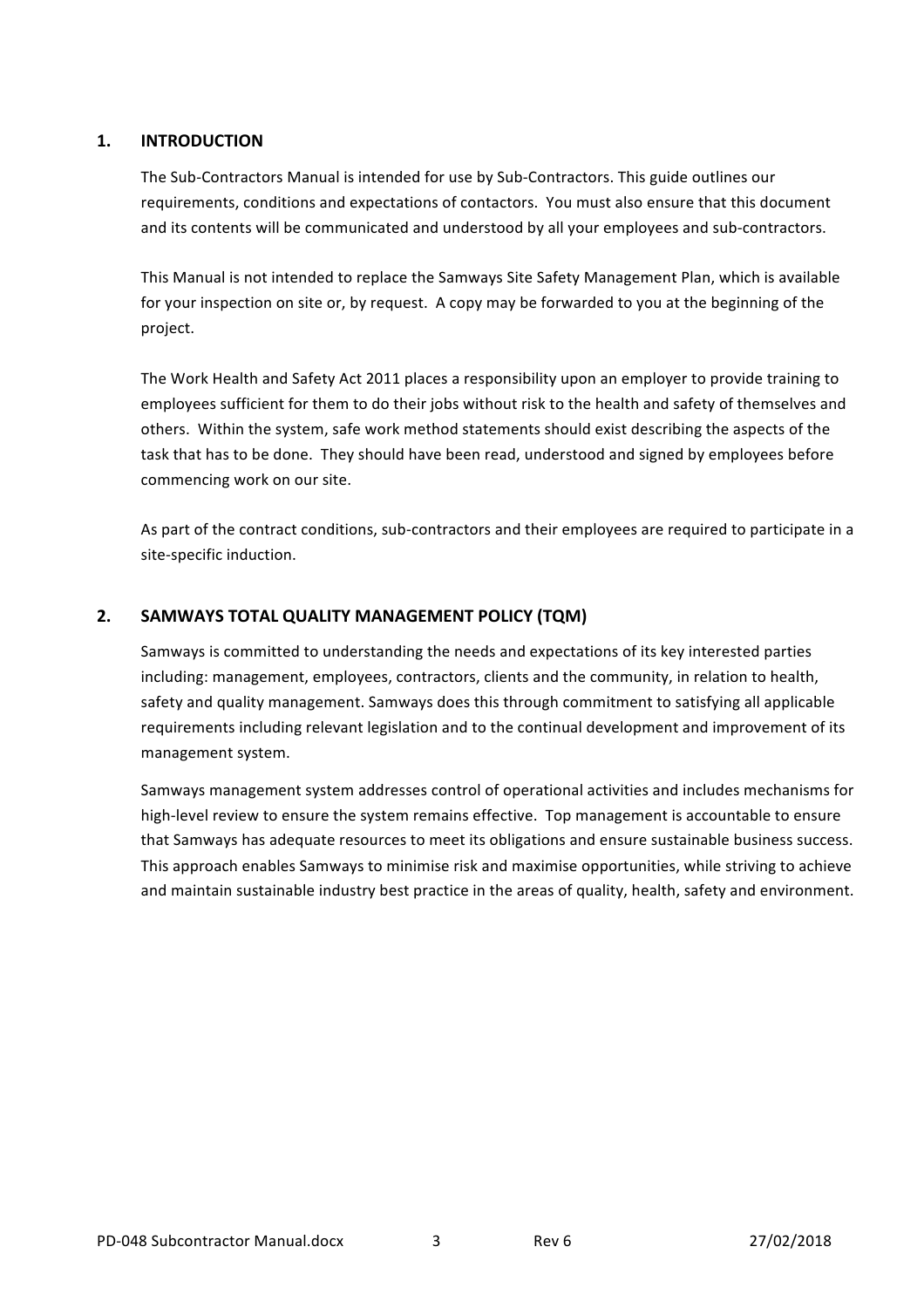All employees and other relevant interested parties are expected to understand this policy and support its implementation and application throughout all of Samways activities.

- $\bullet$  The interests of all stakeholders need to be considered.
- Integrity and quality are basic fundamental requirements of our business.
- Effective health, safety and environmental policies are a critical to sustainable management.
- No activity performed is so important that risk of injury to people or damage to the environment is justified.
- All reasonably foreseeable accidents and incidents are preventable.

#### **Samways Values**

- **Openness and Respect** We value our clients and staff and aim to build trust and long –term relationships.
- **Integrity** We make dependable choices and decisions, which are sound and consistent withy ethical practices. We deliver on our commitments and have a trustworthy reputation.
- Results Driven and Efficient We are personally accountable for our individual and collective contributions to the success of Samways. We aim to achieve our client's purpose/mission and strategic plans by focusing on the priorities and actions that deliver the desired results.
- **Service** We treat everyone as we wish to be treated and focus at all time on anticipating the future trends and needs of our clients. We provide quality services that can only be achieved through Samways teamwork.

## **Samways Objectives**

Samways sets WHS and quality management system objectives using the following framework:

- Client Services: to provide quality, cost effective service to meet the expectations of our stakeholders.
- Our People: To attract and retain employees who are competent and motivated to deliver our services To increase the skill level of staff and also ensure they are adequately remunerated.
- **Operations & Administration:** To ensure that we provide the most effective facilities and systems for the provision of services to our clients,
- Finance and Business Performance: To remain financially viable and to ensure the achievement of our client and business goals.

Detailed objectives are set out in Document AD-059, which can be obtained from Senior Management.

*John Samways*

*July 2017*

## **3.** SITE SPECIFIC INDUCTIONS

Site inductions will be carried out by the nominated site supervisor. The aim of a site induction is to provide participants with knowledge of QHSE issues and safe work practices specific to this particular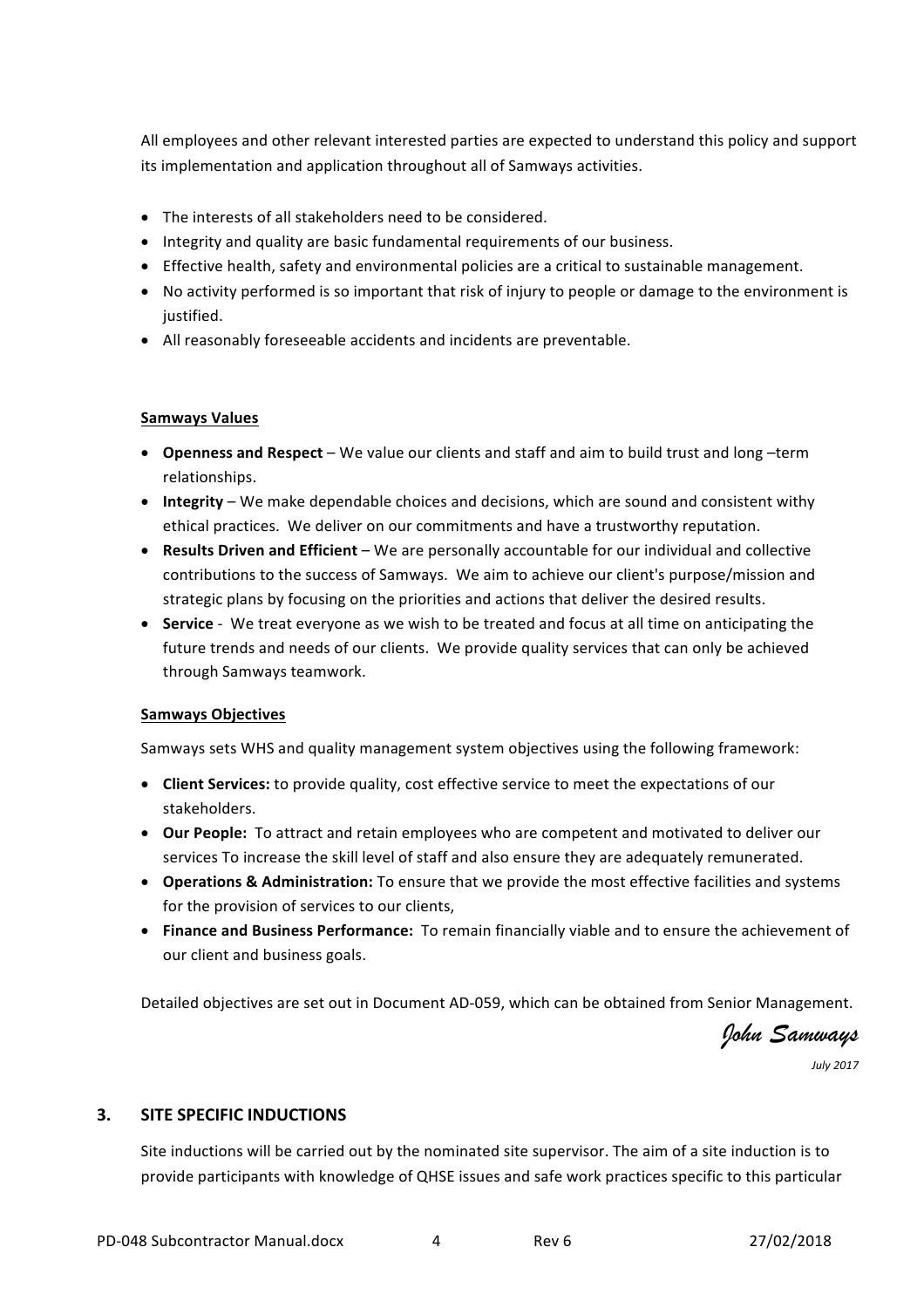site. It will also familiarise persons on this site with rules and procedures for QHSE and emergency management. Your induction will cover:

- Any site specific hazards and risk control measures involved in carrying out the works identified by the risk assessment process.
- Any regulatory requirements or Codes of practice relevant to any site specific hazards
- Site orientation, including safe access/egress, location of amenities, first aid & security requirements.
- Site specific safety rules or procedures including notification of changes to the work site.
- On site consultation and reporting arrangements and details of authorised personnel.
- Accident emergency and evacuation procedures and associated equipment on site.

# **4. SUB-CONTRACTORS RESPONSIBILITIES**

As a sub-contractor you are responsible for your safety and that of your employees and subcontractors. You are also responsible for ensuring that whilst you are undertaking the work activity for which you are engaged you do not expose any other persons to unacceptable levels of risk.

Additionally, you, your employees and sub-contractors must ensure:

- They understand and comply with the requirements of this Manual.
- That General Induction Cards are available for inspection at all times whilst working on site.
- That the safety information is received and understood.
- All staffs are trained for the activity they undertake and have had task specific induction.
- They are appropriately qualified, competent or licensed to carry out the activities.
- Safe Work Method Statements and Material Safety Data Sheets are supplied to the site supervisor.
- All staff sign in and sign out the registers provided at the beginning and at the end of every shift.
- Compliance with all 'client specific' requirements.

## **5. INSURANCES AND PRE-APPROVAL**

You and your employees will only be permitted to carry out work when you have completed the preapproval process which includes providing evidence of specific insurances and licences. You will have received written confirmation of this approval. If you are not pre-approved please notify us immediately.

# **6. GENERAL SITE REQUIREMENTS & CONDITIONS**

- Children, visitors and animals are strictly not permitted.
- ONLY use designated 'Entry' and 'Exit' points.
- All employees must sign in and out of the attendance register.
- All contractors are to use the designated amenities.
- Client's equipment, fixtures, fittings or product packaging must not be used under any circumstances.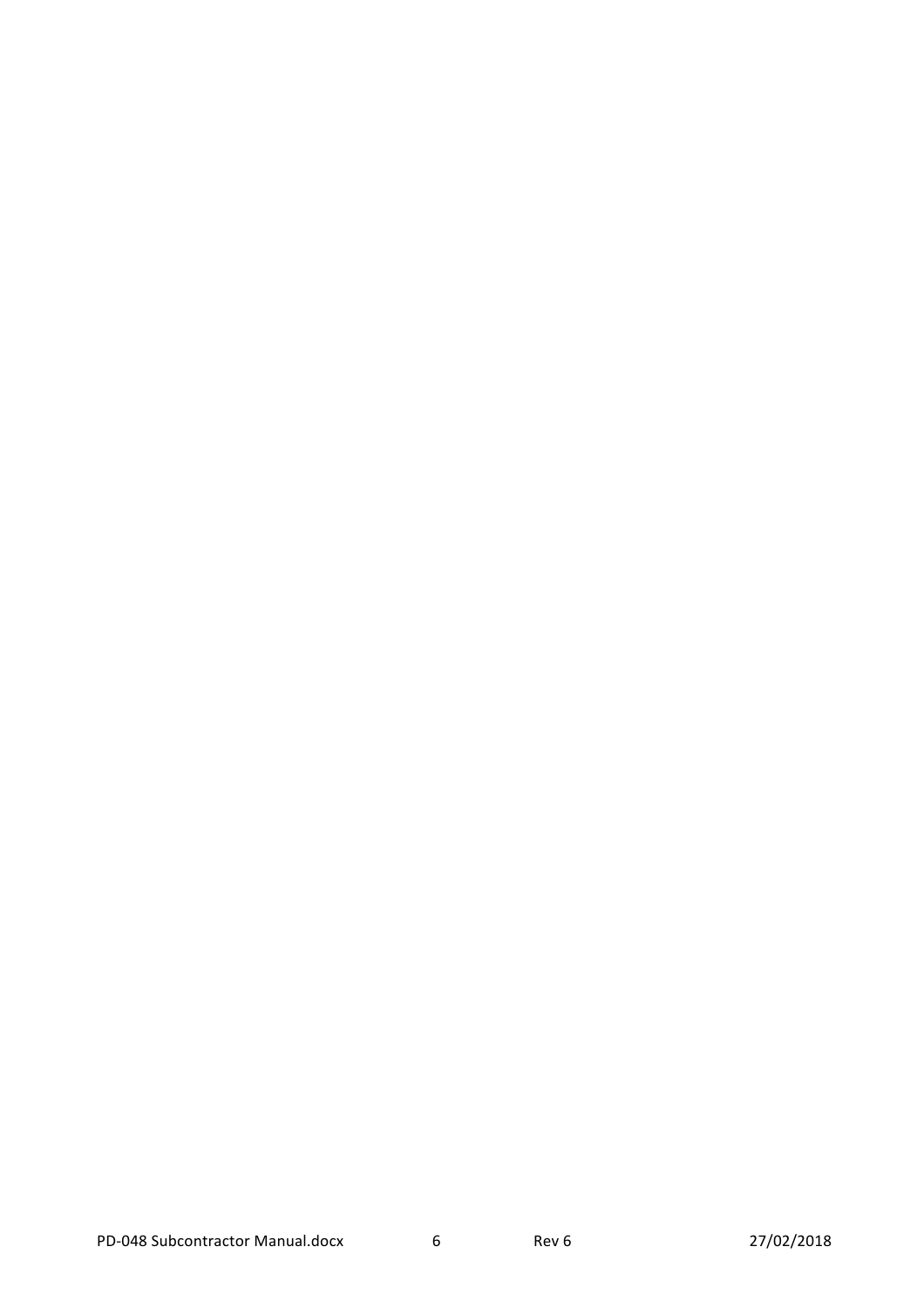# **7.** SITE SPECIFIC RESPONSIBILITIES

#### SAMWAYS

All levels of management are required to ensure that company policies and the OH&SMS are effectively implemented in their area of control. Each manager, associate and team member must discharge responsibility in a coordinated manner.

#### **CONTRACTORS**

Contractors & Sub-contractors engaged to work for us are required as part of their contract, to comply with our TQM policy; procedures; the site safety management plan and this manual. All works are to be carried out in accordance with applicable legislation, observing directions on health and safety matters from supervisors, employees or officers. Failure to comply with these directions would result in disciplinary action and could be considered a breach of the contract and sufficient grounds to terminate the contract.

# **8. OHS TARGETS**

- Less than three lost time Injuries per annum.
- Less than ten non-conformances per annum.
- Monitor the pre-selection checklist criteria for employees and sub-contractors to ensure compliance with changes to WHS Legislation.
- Monitor risk assessments and safe work method statements and activities on site and ensure that all hazards are being identified.

## **9. SITE RULES**

## A. Amenities & Telecommunications

Refer to the nominated Site Manager regarding the use of site amenities including Staff lunchroom, toilet/shower facilities etc.

#### B. Alcohol & Drugs

Do not bring alcohol and non-prescription drugs on-site Do not enter the site whilst under the influence of alcohol or drugs.

## C. Clearance to Work

Certain work activity will normally require special authorization and Clearance procedures to be followed before work commences, this may include: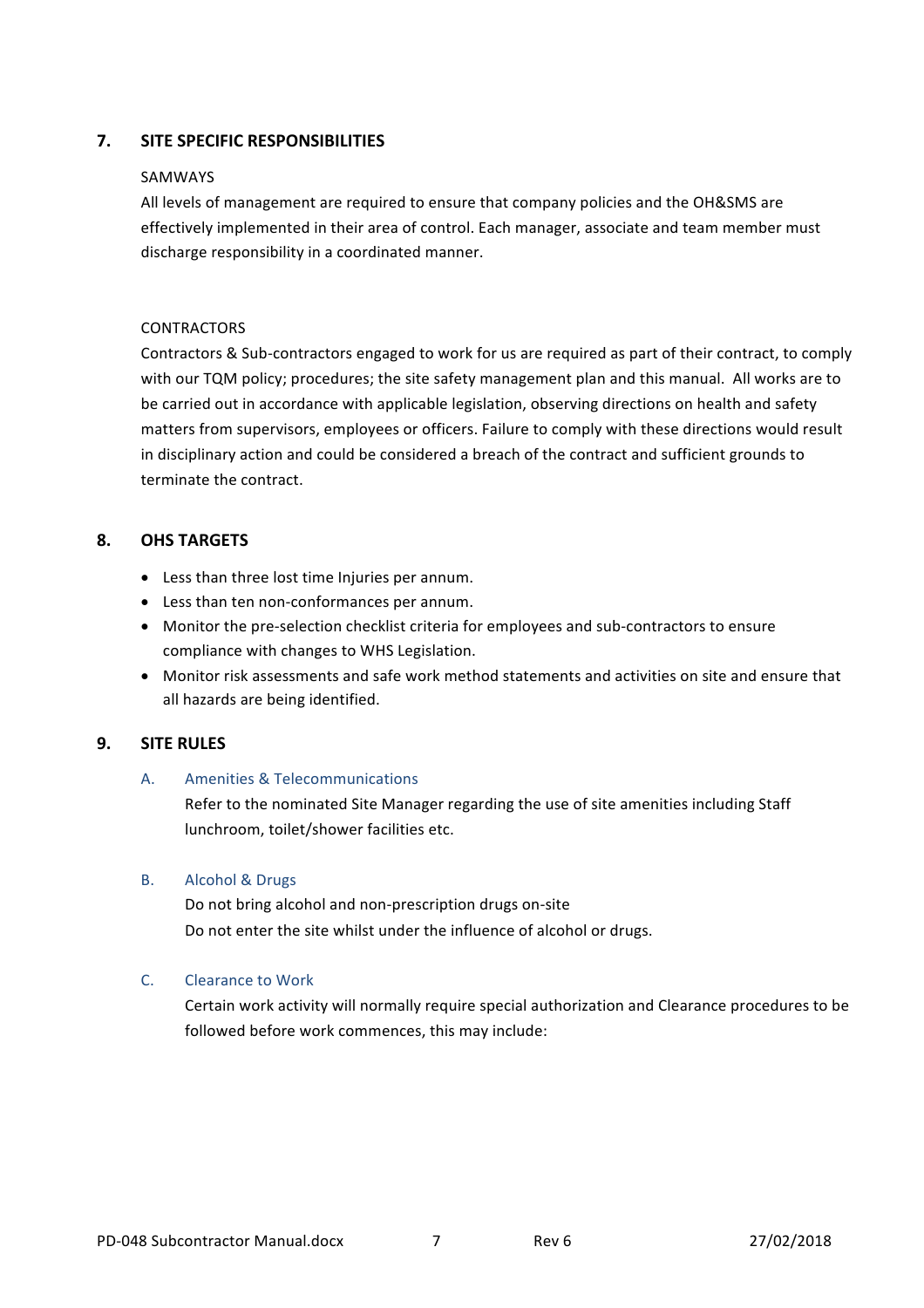- a) Work involving, gas, electrical or mechanical energy, requiring Isolation/lock out equipment, tagging and isolation devices.
- b) Hot work involving welding, grinding, cutting or the introduction of ignition sources.
- c) Confined space entry including entry into vessels, silos, pits, trenches, pipes, etc.
- d) Work at a height above 2 metres, on roofs, scaffolding or ladders.
- e) Work with the potential to adversely impact on normal operational activities.

## D. Emergency Procedures

In the event of an emergency, such as fire, contractors and subcontractors must:

- Upon the evacuation signal, stop work immediately, shut down any equipment you are using and walk to the appropriate assembly area:
- If a fire starts in your work area, immediately ask our nominated supervisor to raise the alarm (if not safe to use an approved extinguisher);
- Comply with any instructions given by the nominated Site Manager;
- Do not return to work until advised to do so;
- The emergency procedures incorporate any of the client's procedures disclosed in the site specific information attached to the Site Safety Management Plan;
- $\bullet$  Ensure you are familiar with the specific site emergency exits.

# E. Emissions

Sub-Contractors must:

- Report accidental spills immediately to the nominated Site Manager.
- Contain and clean up all liquid spills using suitable methods, and report to the nominated Site Manager.
- Always minimise noise levels, and obey statutory requirements for noise emissions.

## F. Fatigue Management

Shift work, especially that involving nightshift, can affect the human body. Fatigue can result. Subcontractors are advised to report fatigue to the Site Supervisor whether or not such fatigue has occurred as a result of working on this specific site. The Site Supervisor will then arrange for the fatigued worker to be relieved of his/her duties.

## G. First Aid and Medical Treatment

- Refer to the nominated Site Manager for permission to use on-site first aid provider and facilities for treatment of minor injuries.
- Refer to the nominated Site Manager for an appropriate contact in the event that medical treatment is required, or use phone contact number provided on the emergency contacts list in the site office.

## H. Hazard Notification

Prior to work commencing, identify all hazards (potential for harm or unsafe conditions) relating to work you will be undertaking. Ensure that adequate controls are applied to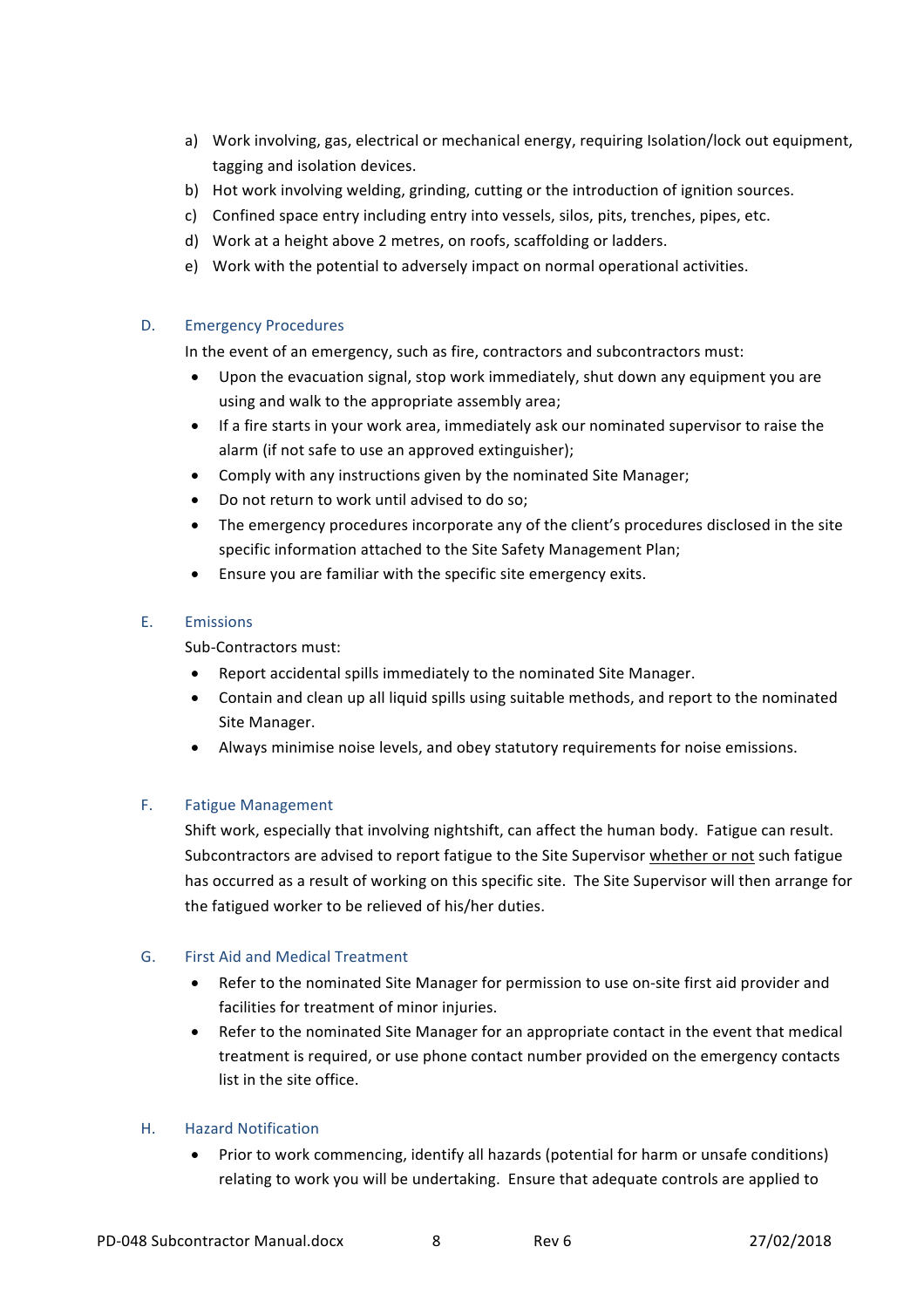ensure that you, your employees, or other persons on site are protected from injury, damage to property is prevented.

- Notify the nominated Site Manager immediately of any hazards/potential hazards that you encounter whilst working on site.
- Remove/protect yourself/your employees from such hazards, and do not re-start work until action has been taken to correct the unsafe situation.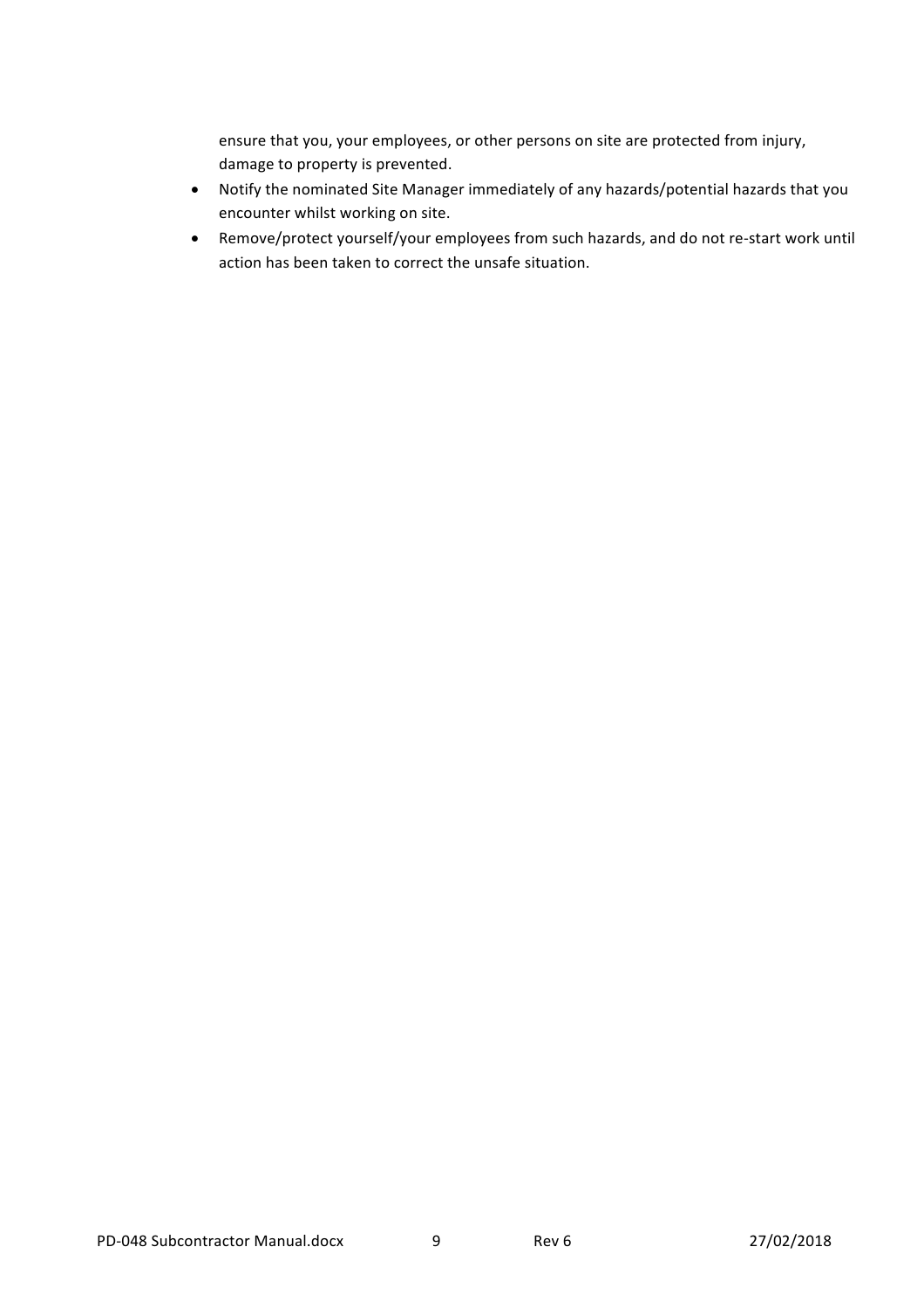## I. Hazardous Substances and MSDS

- Authorisation must be obtained from the nominated Site Manager, prior to bringing any hazardous substances (including flammables) onto the site.
- Sub-Contractors must ensure the availability of all current (no more than 5 yrs old) MSDS relevant to Hazardous Substances (including a register of hazardous substances used and a record of training provided).
- Unidentified containers of chemicals must not be used on site, without prior approval.
- Persons not to remove, deface, modify or alter a correct label of any substance used for work.

## J. Housekeeping

- Working areas must be kept clean and tidy.
- Suitable arrangements must be made for delivery and storage of materials and/or substances.
- All sub-contractor owned or leased tools/equipment must be stowed appropriately from the site at the end of the job.
- All spillages must be cleaned up immediately, using the recommended clean up and disposal methods.
- Work likely to generate dust must be properly controlled. The nominated supervisor will advise on necessary controls that can be used.
- Procedures must be in place to protect Client's property or products (including all food products) from contamination of physical, chemical or biological contaminants.
- All walkways/driveways must be kept clear of obstructions, including electrical leads.

## K. Ladders and EWP

- Only non-conductive ladders (such as fibreglass) may be used for electrical work.
- In all circumstances, the head and base of a ladder must be secured to prevent slipping.
- EWP can be used by experienced operators and by permission with the site supervisors. Log books must be maintained.

## L. Manual Handling

Manual handling means any activity requiring force to lift, push, pull, carry or otherwise move any load. Subcontractor's safe work method statements must disclose training in the principles of correct manual handling and lifting, together with recognition of manual handling risks.

#### M. Pedestrians.

- Ensure marked/recognised walkways are used (no shortcuts);
- Walk, do not run;
- Watch out for and give way to vehicles on-site, including fork trucks and delivery vehicles.

#### N. Personal Protective Equipment

PPE must be supplied and worn to the recognised statutory standard for the work to be undertaken. This includes wearing suitable clothing, safety footwear, eye protection, hearing protections, hard hats, breathing apparatus, dust masks, safety harnesses and fall protection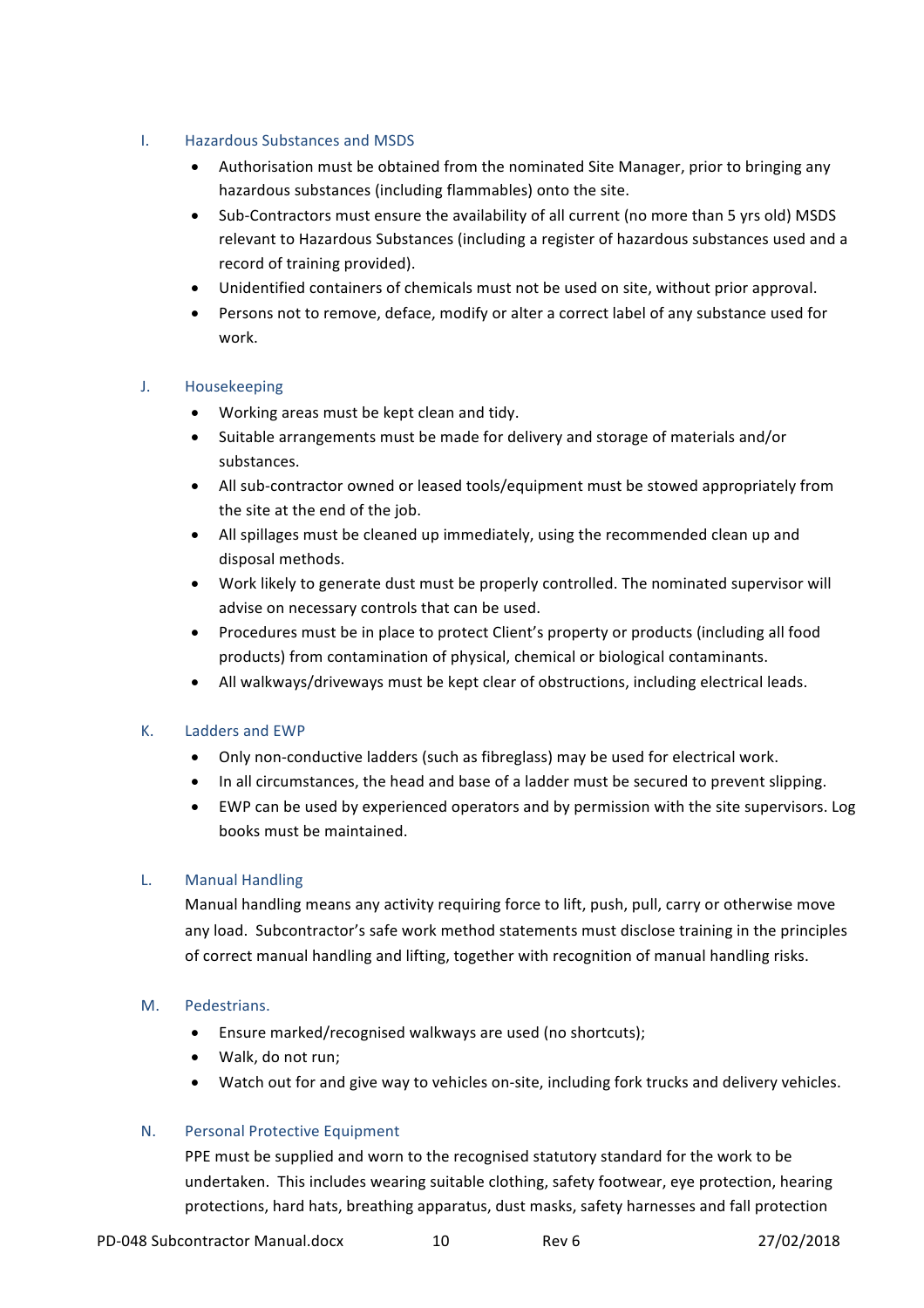equipment, visibility vests or shirts etc. Some Samways sites will require the use of Mandatory PPE. PPE should fit properly and it is your responsibility to provide PPE for your employees.

#### O. Power Supply

Ensure arrangements are made for the use of power supplies before work commences.

#### P. Reporting Incidents and Injuries

You must report all injuries (including minor ones), property damage, chemical spillages and 'near miss' type incidents to the Nominated Site Manager or nominee. Reporting of small occurrences helps to reduce the chance of a more serious incidents occurring in the future.

#### Q. Safety Signs and Equipment

- Obey all safety signs.
- Do not tamper with or misuse any safety equipment.

#### R. Securing Work Areas

All work areas must be secured at all times, using approved safety barriers and warning signals (as per statutory or site requirements).

#### S. Smoking

Only smoke in designated outdoor smoking areas.

## T. Tools, Equipment and Plant Safety

#### **a. General**

- The nominated Site Manager may arrange for inspection of sub-contractor supplied tools/equipment/plant by an appropriate person, who will prohibit the use of any items which appear to be faulty or dangerous.
- All tools/equipment/plant supplied must be in a safe condition and may only be used in a manner and for the purpose intended by the manufacturer.
- Tools or equipment belonging to Samways may not be used without permission of the nominated Site Manager.
- All tools/equipment/plant must be tested and properly certified/licensed as required under relevant statutory requirements (e.g. power tools, cranes, lifting gear, etc).
- Certificates/licences must be produced when requested by the nominated Site Manager.
- Permission must be obtained from the nominated Site Manager prior to storage of any sub-contractor owned equipment/tools/materials on site.
- The Sub-Contractor accepts full responsibility for the loss of or damage to any plant, equipment, tools or materials.
- No keys are to be left in or on any plant and/or equipment when not in use.
- Barricades and warning signs MUST be used around all plant and equipment.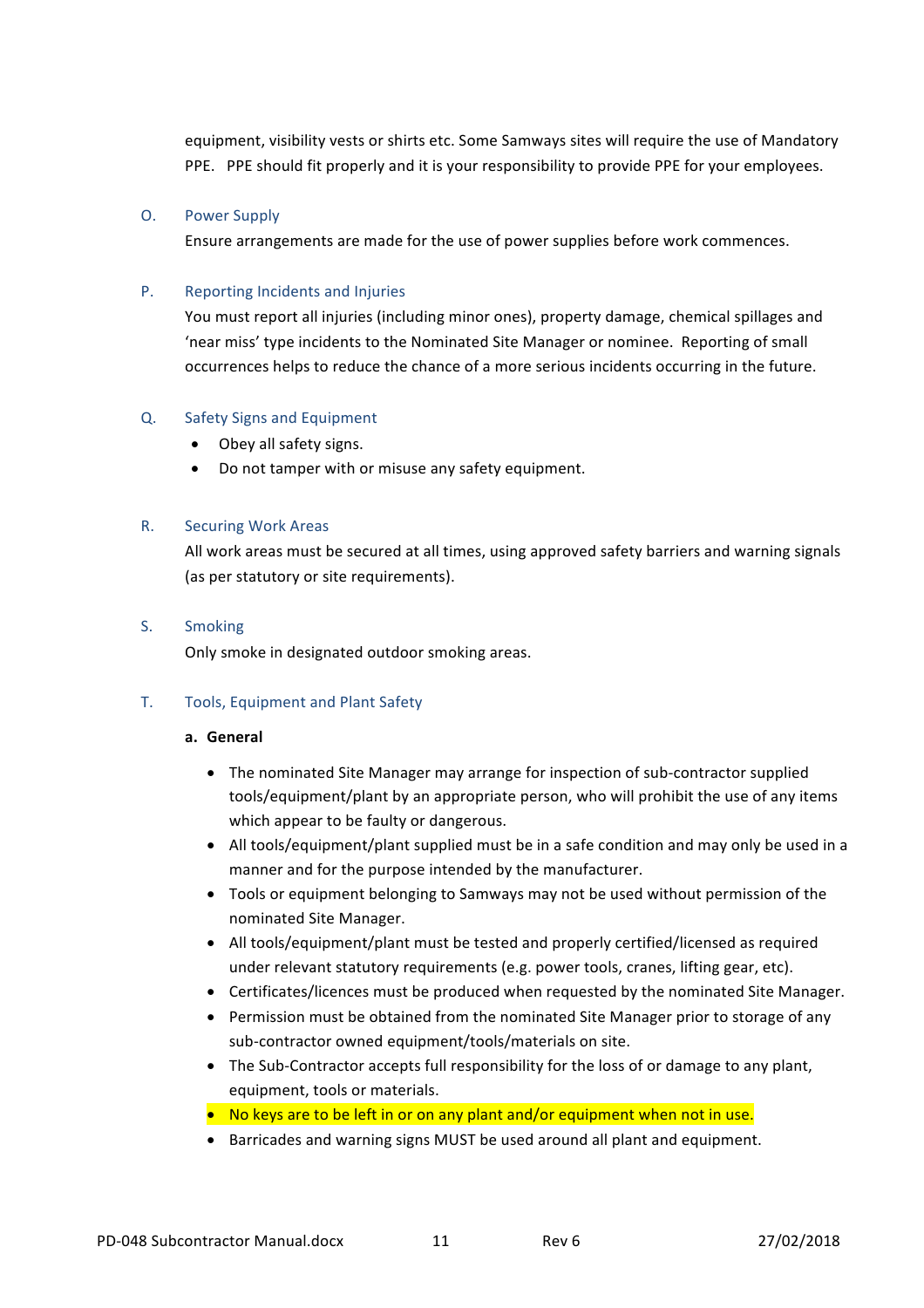#### **b. Electrical Equipment and Electrical Work**

- All portable electrical appliances/equipment must be fitted with earth leakage protection devices (Residual Current Device) and should display a current inspection/safety tag.
- All electrical tools/equipment/leads must be electrically tested and tagged by an approved certifier.
- Electrical leads must not be draped across floors.
- Work on 'live' electrical equipment is not recommended, unless for testing or decommissioning, and only if a documented risk assessment procedure can be provided for the task.
- Circuit breakers should be locked 'OFF' with a single key and retained only by the operator; if this is impractical Circuit Breaker switches should be 'tagged' 'Danger'-Out of service.
- Use suitable insulating materials and equipment.
- When working with electricity do not work alone.
- Use PPE such as insulated gloves and footwear.

## **c. Dangerous Tools**

- Sub-Contractors must only permit properly trained, licensed, authorised and protected personnel to operate Dangerous tools.
- Sub-Contractors must obtain approval for the use of such tools from the nominated Site Manager before starting work, as Clearance requirements may apply.

## **d. Mobile Equipment**

- Sub-Contractors must provide evidence that employees who will be operating a scissor lift or similar are appropriately licensed or trained as per State regulations.
- Sub-Contractors must not allow employees to ride on mobile equipment not specifically designed for the purpose.

## **e. Compressed Air**

Sub-contractors must obtain permission from the nominated Site Manager before connecting to or using any compressed air devices on site.

# U. Vehicles and Plant (External to Hoarded Area)

- Only park in areas specified by the nominated Site Manager. Drivers parked in unauthorized areas will be asked to remove their vehicles;
- Vehicles & plant must be parked in a manner that does not create a hazard or danger to others. Vehicles & plant need to be secured;
- Obey public road rules and site traffic signs at all times;
- Keep within site speed limits;
- Searches of sub-contractor's vehicles upon entering or exiting the site may be authorised by the nominated Site Manager.